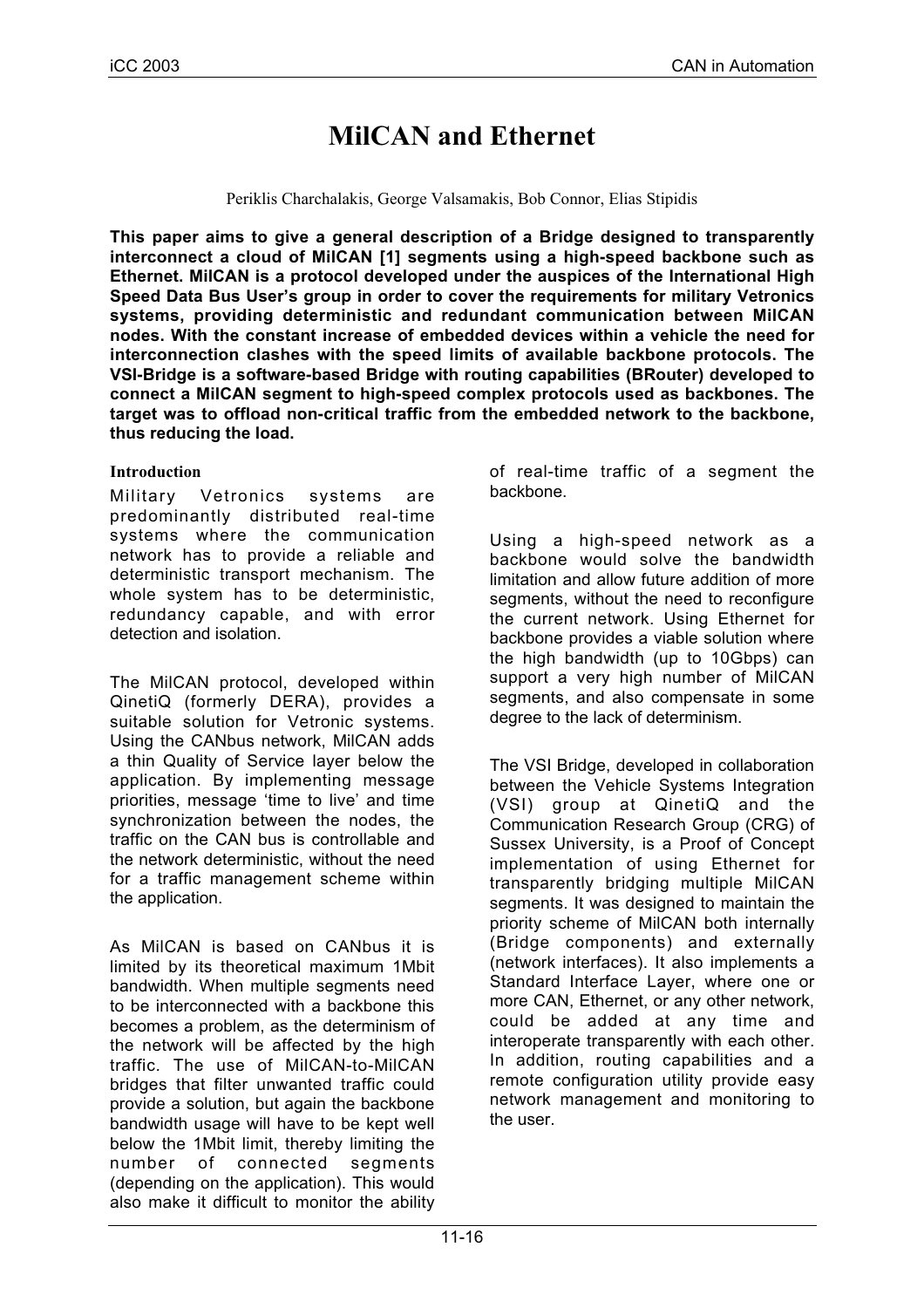## **MilCAN Protocol**

The MilCAN operation is based on bus scheduling and the segmentation of the CAN Message Identifier to provide 8 priorities, as shown in table 1. Lowest priority-number messages are transmitted first.

| <b>Expiry Time</b> |
|--------------------|
|                    |
| 2ms                |
| 16ms               |
| 128ms              |
| 16ms               |
| 128ms              |
| 2048ms             |
| ∞                  |
|                    |

*Table 1: MilCAN priorities*

SYNC and HRT have guaranteed latencies, while HRT and SRT have guaranteed and probable latencies respectively up to their individual Expiry Times. NRT messages are the lowest priority messages and never expire. The Expiry Times are adjustable according to the application [2].

# **MilCAN Scheduling**

The scheduling is controlled using Time Division Multiple Access (TDMA) with a 2ms slot. A Master Node is used to keep the segment synchronized by sending a specific SYNC message every 2ms to signal the beginning of the new Sync-Slot.

At every Sync-Slot a MilCAN node is allowed to send one or more messages with SYNC/HRT priorities, while SRT messages are allowed to take over empty HRT slots and idle bus time. Due to the CANbus prioritized Media Access Control (MAC) protocol, messages transmitted from all the segment nodes are arbitrated and delivered highest priority first. Undelivered HRT/SRT messages are scheduled to be expired and dropped, if their delay (within any software queues or due to high bus traffic) gets higher than their maximum lifetime. NRT messages never expire (they are transmitted on busidle times).

Using this scheme, MilCAN can control at Network layer the message flow. Running independently from the user's application it reduces development time, as the developer does not have to implement any monitoring to protect the network from excessive traffic.

# **Sync Master**

In a MilCAN segment a node operates as a Master node that notifies the rest of the nodes when a transmit slot has changed, by sending the Sync frame every 2ms. Every node has the ability to become a Sync Master of its segment. As every node has a specific address (within a 255 range address space), the one with the lowest address becomes the dominant Sync Master. The other nodes passively monitor the Sync frames and in case the current Master fails they arbitrate so that the next lowest address node becomes the new Sync Master.



#### *Figure 1 : MilCAN Message Identifier format*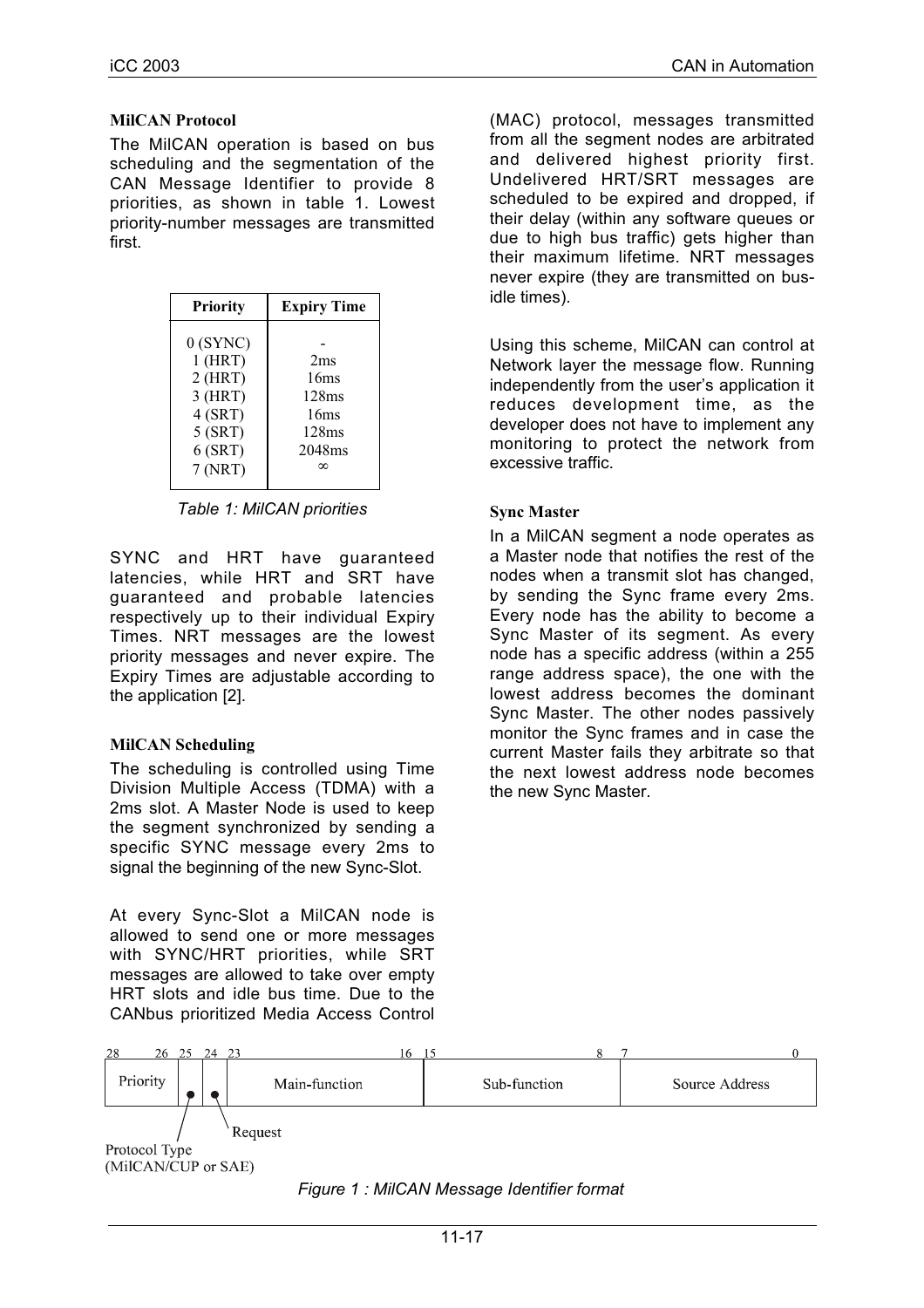## **VSI Bridge**

The VSI Bridge was developed as an initial test-bed for evaluating various networks as high-speed backbone for MilCAN segments. The target was to provide a Standard Network Interface layer where different networks would plugin and route encapsulated MilCAN frames, while maintaining the MilCAN priorities both within the system and over the network. Routing, filtering and monitoring functionality was added, making the system a Bridge/Router (BRouter). The overall design of the system is shown in figure 2.

The software was developed using wrapper libraries to be able to run on various Operating Systems (Linux, Microsoft Windows, Sun Solaris, etc), including embedded systems. In the current implementation the Bridges run on Linux workstations and embedded network processor.

## **Bridge Structure**

The internal architecture of the Bridge is divided in four main parts, the NAT that does the filtering and routing, the Network Interfaces layer where all the network components are plugged in, the NCC that handles various internal functions and monitoring, and the Global Pool which is used to store and manipulate MilCAN frames.

MilCAN frames enter the Bridge from the Network interfaces and then are forwarded to the NAT where, depending on the configured rules, they are dropped or routed to the destination interface. There is also the ability to modify the CAN frame identifier and mirror it to multiple destination interfaces

The communication between these components is done by a prioritized message-passing interface. Tokens implement the same 8 level priority scheme as MilCAN, reducing latencies on high priority frames.



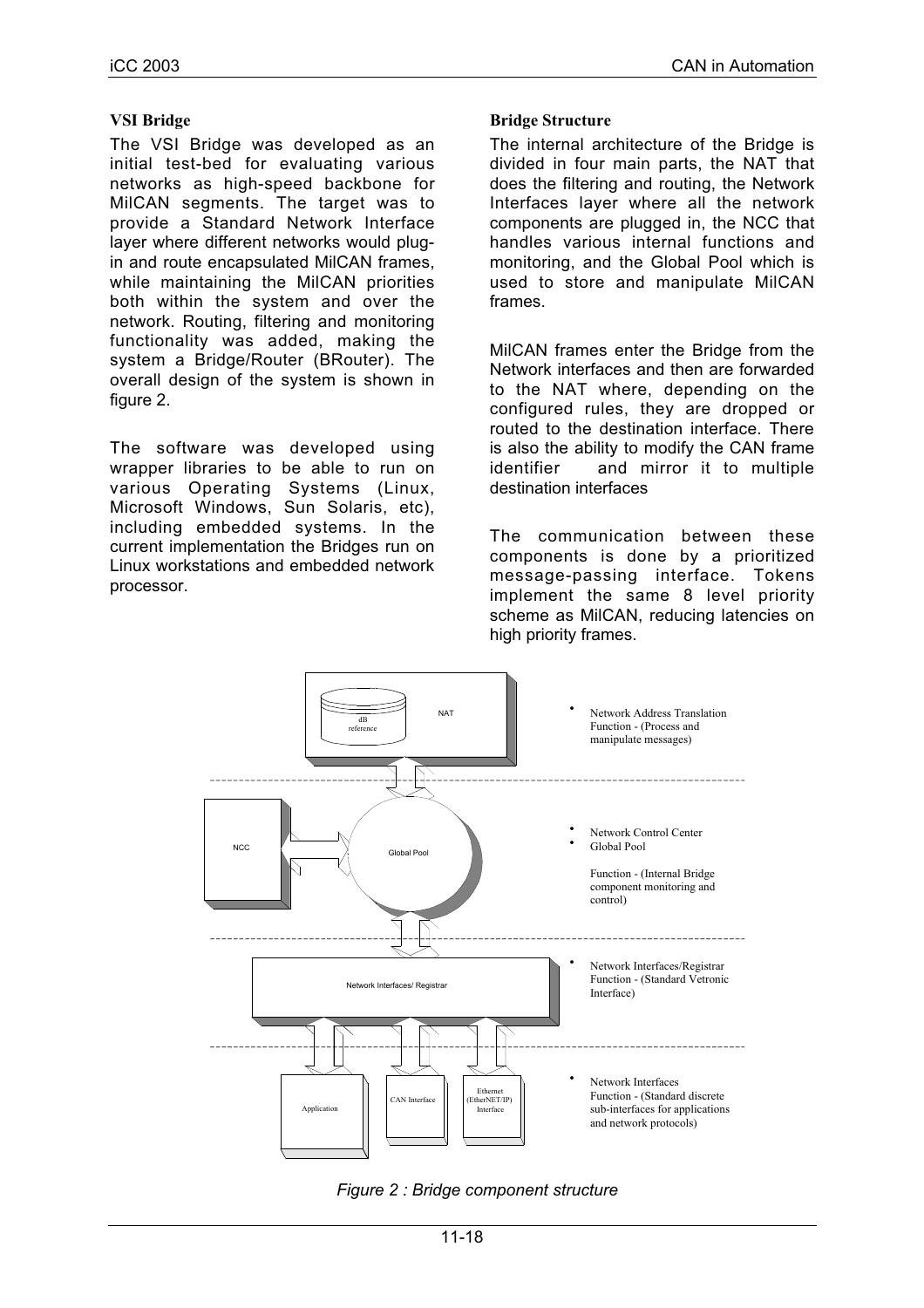As the Bridge is meant to run on an embedded system where the available resources are limited, emphasis was given on the efficient usage of the CPU cache and memory. Embedded processors have low speed memory busses and small CPU cache, compared to workstation PCs. To maximize the effective processing throughput of the CPU, memory transfers have to be minimal. In the Bridge the use of the message-passing interface combined with the Global Pool component reduce the memory footprint while keeping the system modular.

A Graphical User Interface (GUI) is used to configure the Bridge remotely. Running the GUI on a PC (desktop/laptop) which is attached to the backbone, one can connect to the available Bridge(s) and manipulate the rules stored in the internal NAT databases. Additionally, statistical information about the traffic load of each interface can be obtained, and also realtime monitoring of the traffic being routed through the Bridge.

#### **Bridge Interprocess Communication**

The intercommunication within the Bridge is handled by the Mailer, a custom software component that uses shared memory and a message/token based communication. The internal queues use the 8 level priority scheme of MilCAN (SYNC, HRT1-3, SRT1-3, NRT).

Processed MilCAN frames and internal Bridge commands are stored in the shared memory and a token is created for each. These tokens are then forwarded between the main Bridge components for processing, depending on their functionality.

For a token to be transferred a "message" is created which includes the priority of the attached token. In this way critical commands can have higher priority (configuration, notifications, etc) than others (monitoring, logging) and reduce reaction latencies. In addition, messages with CAN frames are tagged with their

MilCAN priority, to maintain the MilCAN protocol requirements.

With this message-passing interface an internal network is formed where components can be added and interoperate easily without the need for modifications to the existing ones. Theoretically, the Mailer could be implemented in hardware allowing the whole system to be spread into two or more processors sharing the processing load and thus lowering the system latencies.

# **NAT**

The Network Address Translation (NAT) component handles the routing and filtering of bridged MilCAN frames. An internal database holds the routing rules configured from the GUI. Incoming frames, from the Interfaces, are checked with the filtering rules that are stored in the internal database. If a match is found the relative command is executed. If no match is found the frame is discarded.

The available commands are Route, Drop, Mirror, and Modify. The Route and Drop forward the frame to a specific interface or discard it respectively. A Mirror command creates multiple copies of the frame and forwards it to more than one destination interfaces. With the Modify command one or more fields of the MilCAN frame (priority, message id, source node id, CAN frame flags) can be modified. The rules are executed serially based on their index, until a route or drop command is found.

# **Network Interfaces**

One of the main aspects of the Bridge is the ability to use different types of network protocols transparently to the rest of the system. As the main data unit is a MilCAN frame, a standard interface (the Standard Vetronics Interface) was devised to accommodate all transfers.

The Network Interfaces component consists of a layer that handles the communication with the rest of the Bridge, and the Interfaces that are independent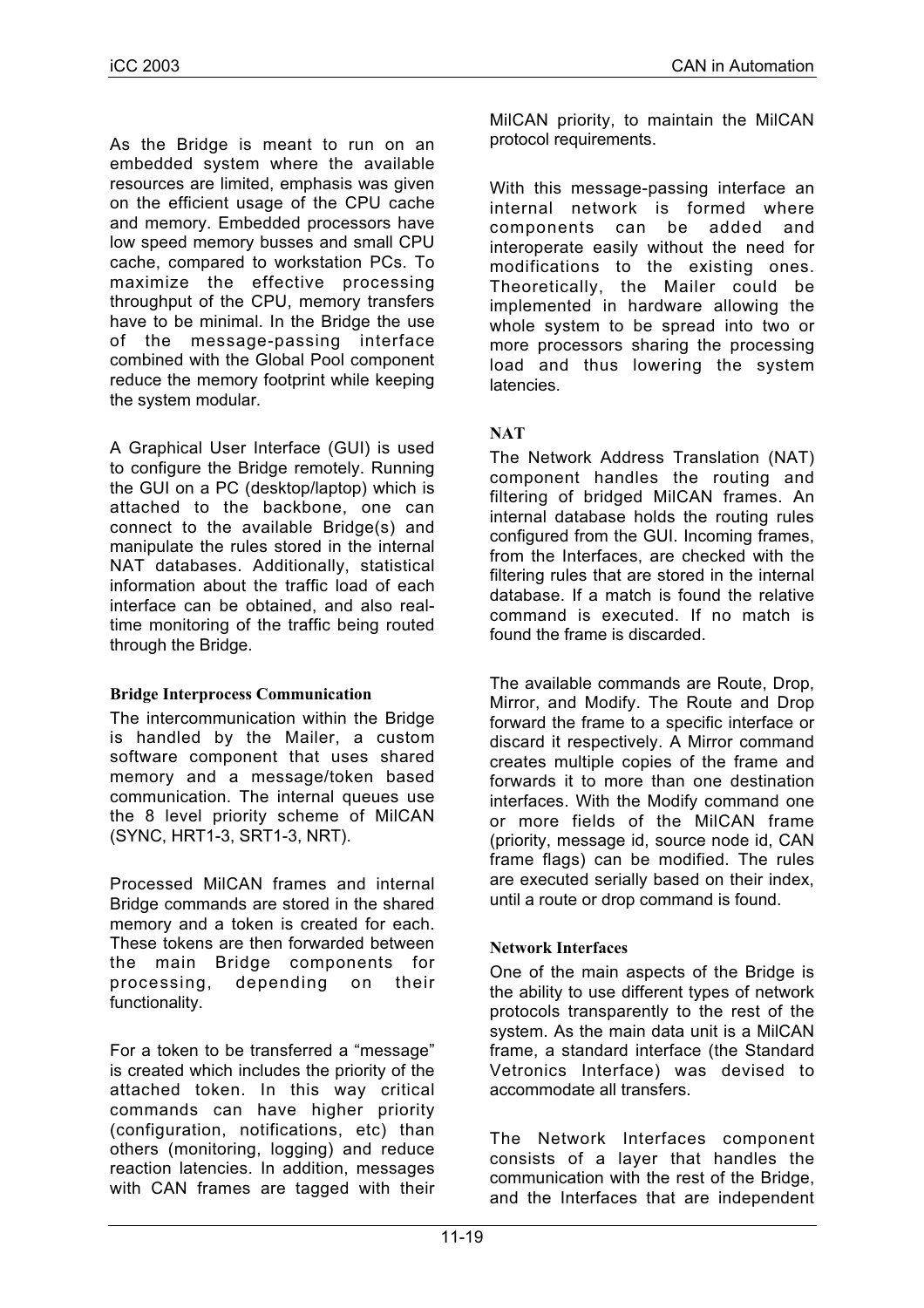units implementing the stack of their specific network protocol. These units handle the encapsulation of the Standard Interface frames into their protocol, and their transmission/reception. Incoming frames once unpacked are forwarded to the upper layer, which in turn forwards them to the NAT. After passing through the filter if they have a destination they are sent back to the upper layer, which forwards them to the relative interface.

The combination of the Standard Interface along with the upper layer allows the network interfaces to operate transparently to the whole system, and also be dynamic and hot pluggable. Any number of interfaces, either of identical or other protocols, can co-exist and interoperate as long as they can encapsulate the Standard Interface frames. In the current VSI Bridge implementation the interfaces used were CAN, standard TCP/IP over Ethernet, a custom EtherNet/IP [3] implementation, a command line user interface, and a graphical user interface.

# **Standard Vetronic Interface**

The standard interface structure is shown in figure 3. It consists of 16 bytes that include all the fields of a MilCAN frame. It is used as a standard structure to represent a MilCAN frame within the Bridge. Additional information is also encapsulated, used for the communication with the embedded controllers that handle the MilCAN protocol communications.

In the Bridge implementation the MilCAN code should run independently of the Bridge on a dedicated processor, in order to fulfill the MilCAN timing requirements. This would typically be implemented on a microcontroller with limited processing power. Hence the communication with the Bridge has to be with the smallest overheads possible. Instead of having to implement a custom protocol to encapsulate MilCAN frames along with the commands exchanged with the Bridge, the following additional information were embedded within the standard interface:

**Command/Data Frame**: distinguishes if the frame is a command (used to send custom commands from/to the MilCAN controller) or a MilCAN frame.

**CAN Segment**: shows from which CAN port/segment the frame arrived or to which it should be sent (for dual-CAN controllers).

Using the Command/Data Frame field the SVI frame can be converted from a MilCAN frame to a custom structure holding any application based commands, providing flexibility and compatibility to current and future implementations.



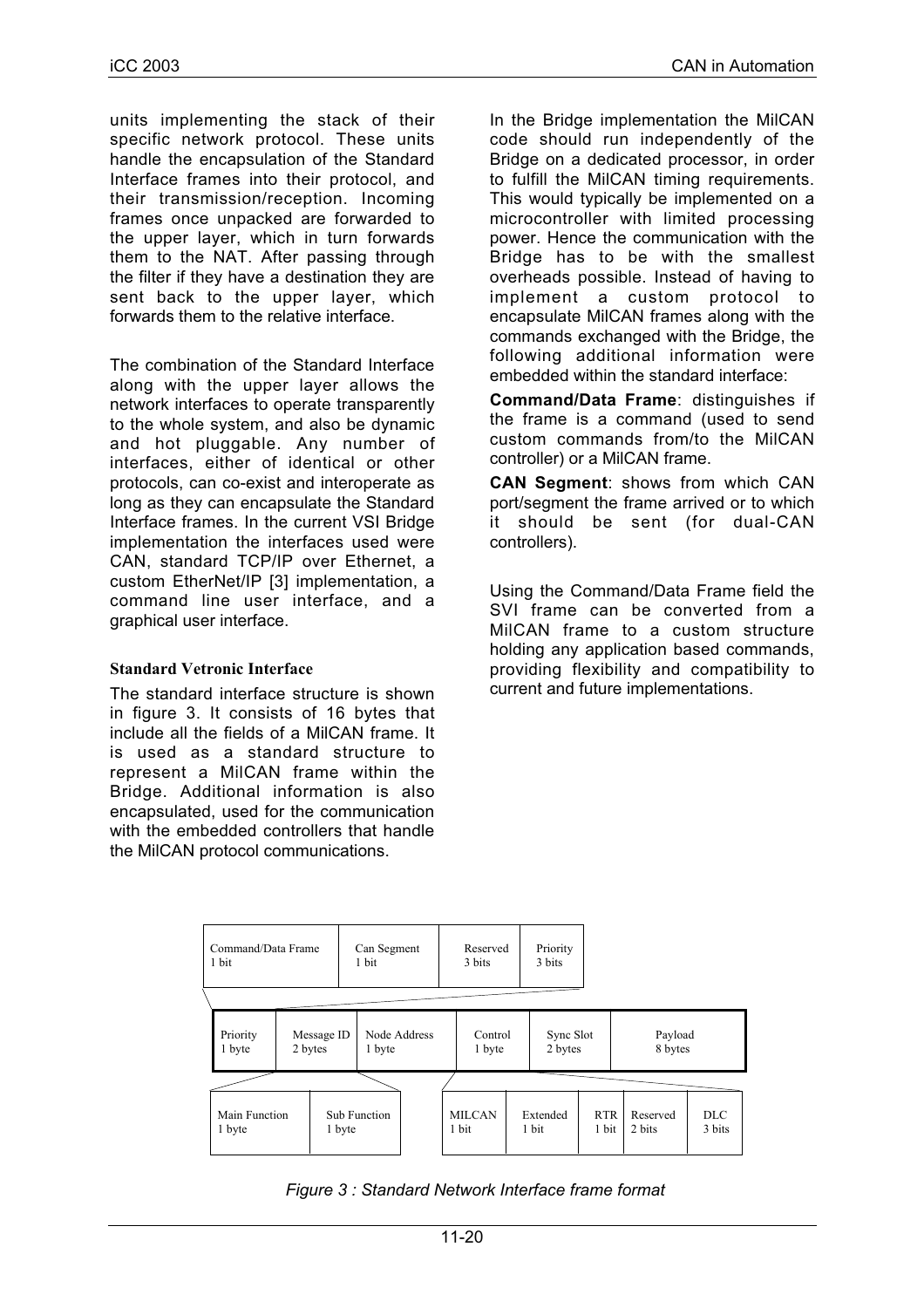## **VSI Rig**

The test bed VSI Rig configuration at QinetiQ consists of three MilCAN segments, as shown in figure 4. The Multimedia Control segment, used for audio/video nodes like camera units, the Automotive segment with the engine controller, transmission controller, and driver controls, and the Utilities segment hosting vehicle devices such as lights, wipers etc and drivers instruments. Three Bridges, three Ethernet switches with 100Mbit ports and Gigabit backbone, and a CAN network, form an integrated system network.

## **MilCAN Interface**

For the MilCAN interface a 40MHz 16bit dual CAN Infineon microcontroller with a USB1.1 device controller was used. The MilCAN code running within the node redirected all MilCAN traffic from the nodes to the Bridge through the USB, and vice versa. Both CAN busses were used and the communication was done using Standard Vetronics Interface frames.

#### **Ethernet Interface**

Switched Ethernet network was used for the high-speed backbone. The 100Mbit Full Duplex speed, although nondeterministic, provide a low-latency transfer medium for the low traffic of one or two 1Mbit MilCAN segments. Limited only by the TCP/IP stack efficiency and hardware/software checksumming, the average packet latency is around 50ns. Utilizing the Ethernet's MTU of 1500 bytes for block transfers the system processing overheads are reduces even further. As an example implementation, standard TCP/IP sockets were used to transfer MilCAN frames between the Bridges.

## **EtherNet/IP Interface**

Additional to the standard TCP/IP implementation, a custom implementation of EtherNet/IP (Ethernet Networks / Industrial Protocol) was used on top of TCP/IP. This protocol defines specific packet headers, ports, and functions such as remote device enumeration, and time triggered actions. The current VSI Bridge EtherNet/IP interface includes only the basic functionality.

## **GUI Interface**

A Graphical User Interface was developed to configure a Bridge locally or remotely. The user can insert/remove/list the filtering rules, view basic traffic statistics per interface, and also monitor traffic. These functions can be performed on a local Bridge or on a remote one, using either the Ethernet or the EtherNet/IP interfaces.



*Figure 4 : QinetiQ MilCAN Test bed topology*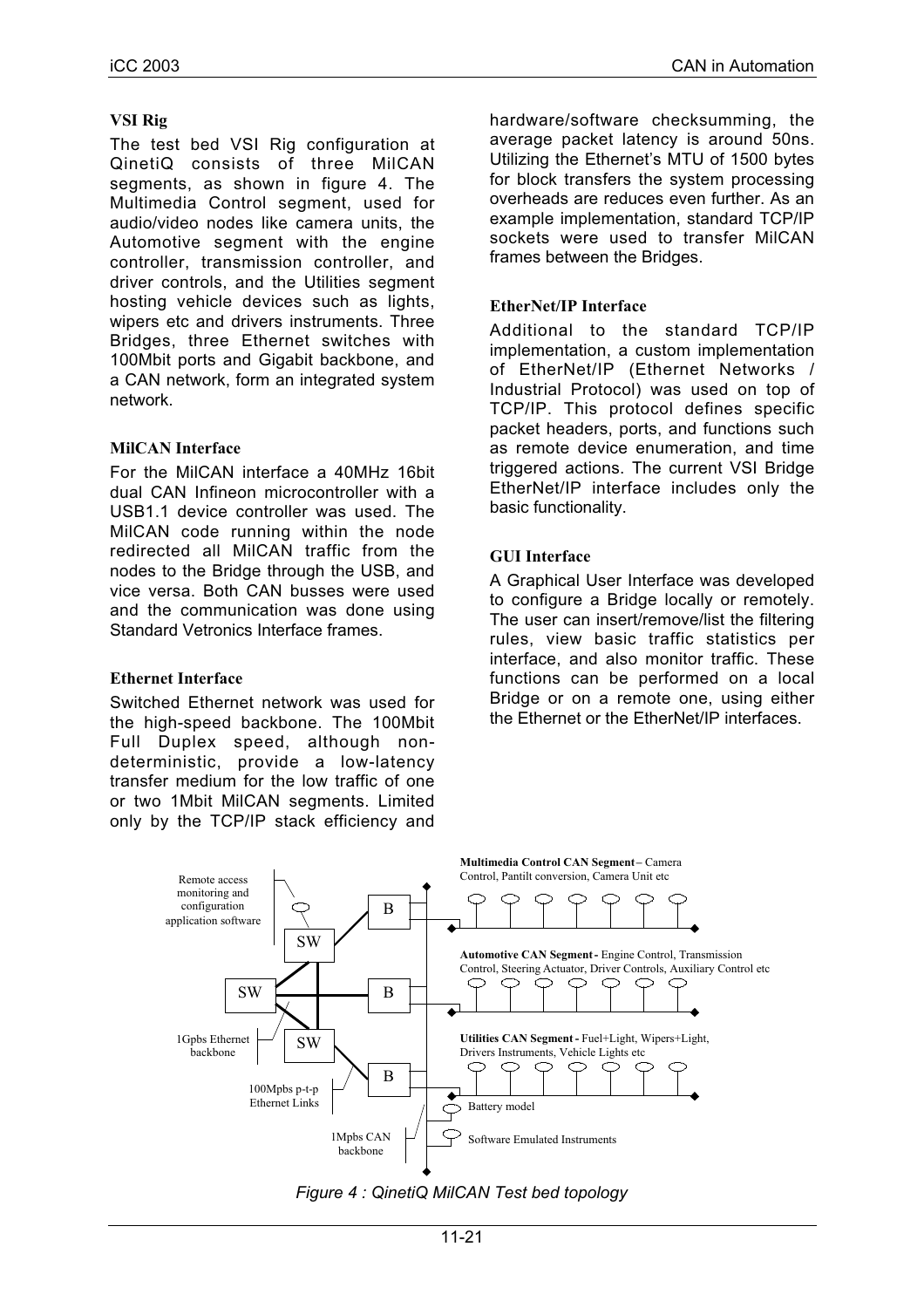#### **VSI Bridge performance**

To evaluate the performance of the Bridge basic scenarios were simulated on the QinetiQ rig, using the Automotive and Utilities segments. Two Bridges with Ethernet and CAN interfaces acted as a backbone.

The Bridges run on two laptops with 650Mhz PIII processors, and the MilCAN interfaces on two C167CS 16bit 40Mhz dual CAN controllers.

A simulated scenario was run with the Bridges configured to route all the traffic through the CAN backbone segment and through the Ethernet network. The observed traffic per priority was the following (approximate values, also shown in figure 5):

HRT 1: 800 frames/sec HRT 2: 800 frames/sec HRT 3: 8 frames/sec SRT 1: 12 frames/sec SRT 2: 41frames/sec



*Figure 5 : Bandwidth usage per priority*

The observed latencies within one Bridge are shown in figure 6. For HRT1 and HRT2 the average latencies are approximately 325ns and 375ns respectively.

These are initial performance measurements as the Bridge is currently under development. The internal components are being profiled to detect bottlenecks and new database and queue



*Figure 6 : Message latencies per priority*

implementations are being evaluated to decrease message latencies as much as possible, as the system is targeted to run on embedded processors with limited processing power. In parallel the MilCAN Interface Node code is being developed along with the Bridge, to further optimize the system and utilize features like concurrent CAN/Ethernet traffic sharing, with cut-through CAN bridging, and dynamic filtering rules from node message flooding.

# **Conclusion and Discussion**

With the current advances in high speed networking media protocols their use in real-time embedded systems seems feasible using stock hardware products and focusing the development on the overlying software protocols, instead of designing custom networks to fulfill the project requirements.

Ethernet, by breaking the speed barriers of embedded networks by 1000 to 10000 times-fold, along with the wide range of available hardware (switches, routers) and transfer mediums (copper, fiber, wireless), provide a promising choice as a backbone for an embedded network. Many automation micro-controllers ranging from 8bit to 32bit are being developed to include an Ethernet physical layer along with a basic TCP/IP stack. As Ethernet with TCP/IP is used in almost every computer network globally, most software programmers are familiar in working with it, thus providing a wider range of